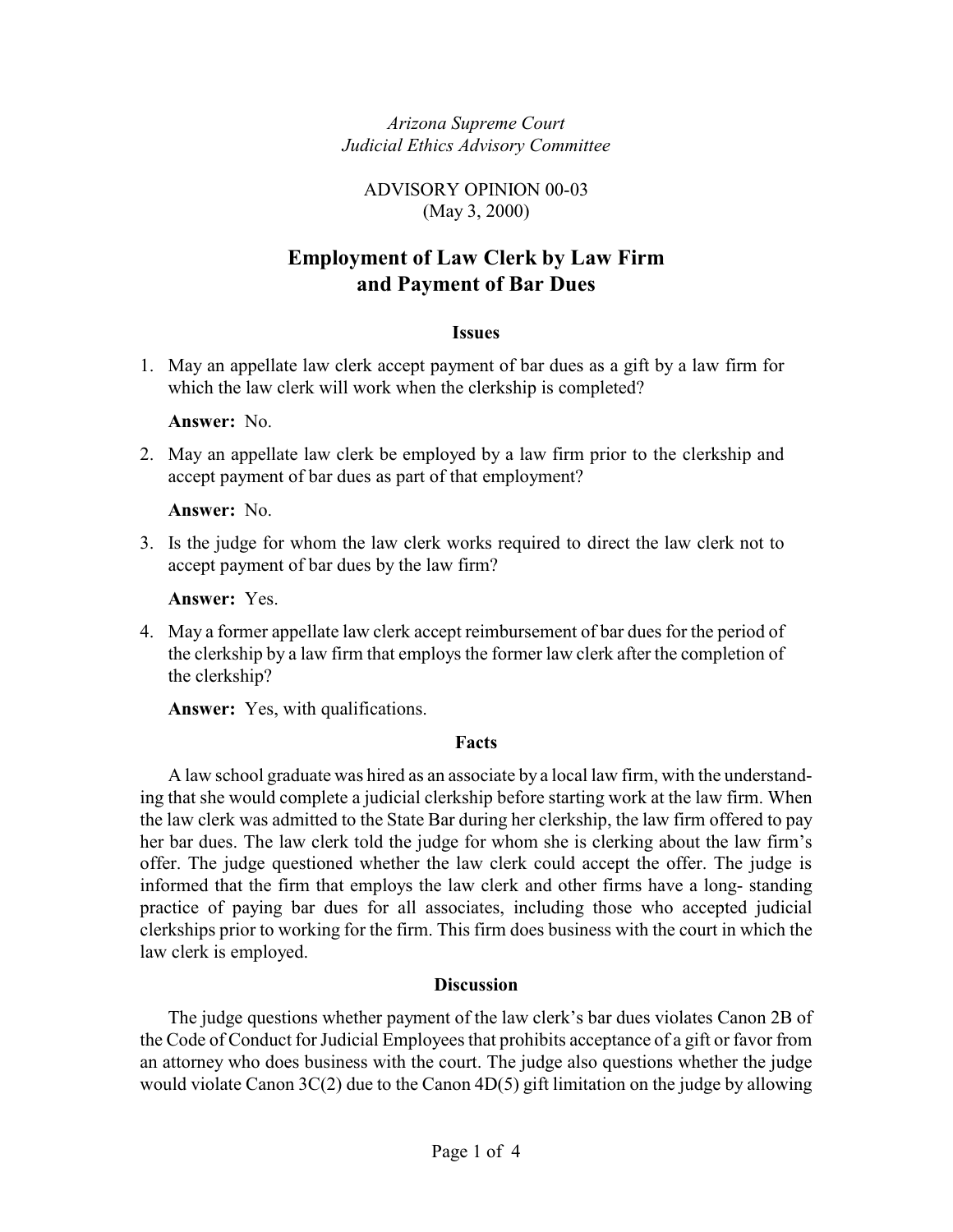#### Advisory Opinion 00-03

the law clerk to accept payment of the bar dues by the law firm. As noted above, we identified and chose to address additional issues presented by this request in order to provide a complete response.

#### **Issue 1**

Canon 2B provides: "Judicial employees shall not solicit or accept gifts or favors from attorneys, litigants or other persons known to do business with the court and shall not request or accept any payment in addition to their regular compensation for assistance given as part of their official duties." The comment indicates this provision is aimed particularly at gifts given in recognition of services provided as an employee of the court. However, Canon 2, in general, and Section B, in particular, address the appearance of impropriety in accepting any gift from an attorney who does business with the court in which the employee is employed whether or not it is related to judicial services provided to the attorney. Consequently, we conclude that it would be a violation of Canon 2B for a law clerk to accept a gift of payment of bar dues from a law firm.

#### **Issue 2**

The fact that the law clerk was employed by a law firm prior to her employment as a law clerk presents the issue of whether the offer to pay the bar dues is, in fact, an offer of a gift at all. Instead, payment of the bar dues appears to be a benefit provided to all associates and is evidence that the law clerk is employed by the firm. If so, this set of facts involves an ethical problem under Canon 4 of the Code of Conduct for Judicial Employees concerning outside employment. Canon 4B provides in relevant part:

Except as provided by law or court rule, judicial employees shall not engage in any business activity or secondary employment that:

(1) Involves an organization or a private employer that regularly conducts business with the court;

. . . .

(3) Places the employee in conflict with his or her official role in the judicial department.

The law firm that offered to pay the law clerk's bar dues is acknowledged to do business with the court in which the law clerk is employed. Law firms that do any type of litigation regularly conduct business with the court in which they practice. Employment by a law firm would cause a conflict of interest for the law clerk whenever the law firm appears in a case before the court that employs the law clerk. Therefore, we conclude that it would be a violation of Canon 4B for the law clerk to be employed by the law firm and to receive payment of bar dues as part of that employment.

The Arizona Supreme Court's Law Clerk Code of Conduct is supportive of our conclusions based upon the above analysis of the Code of Conduct for Judicial Employees. Since this code appears to apply just to Supreme Court law clerks, we do not rely upon it as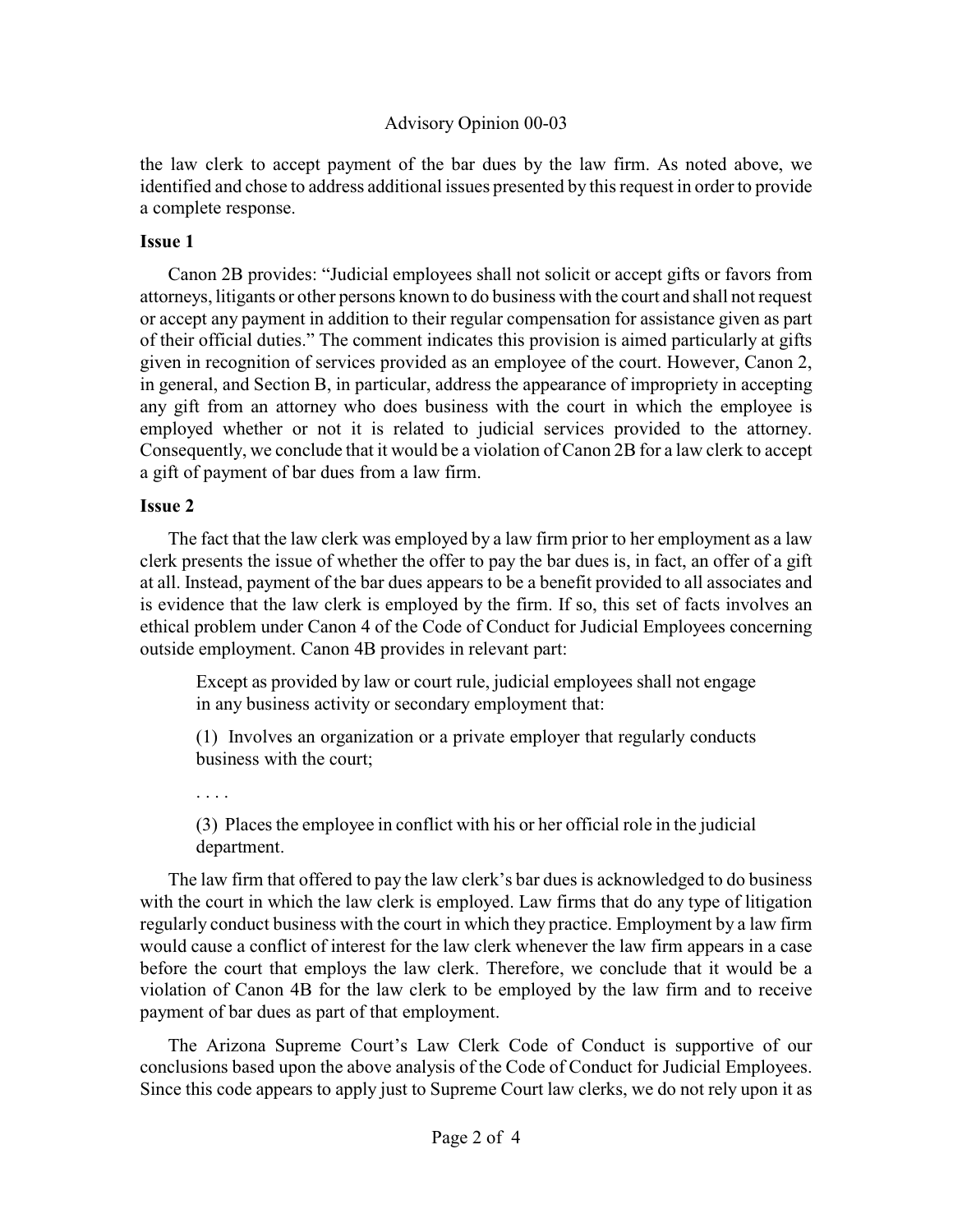## Advisory Opinion 00-03

directive to all appellate law clerks. The preamble of the judicial employee code contemplates other codes of conduct, such as this one, that provide more rigorous standards of conduct for specific types of judicial employees.

Canon 3D(4) of the Supreme Court law clerk code in pertinent part provides:

It is recognized that, during his clerkship, a law clerk may apply for professional employment following the conclusion of his clerkship. To avoid embarrassment to interested parties, as well as potential conflicts of interest, the following guidelines apply:

(c) The law clerk need not recuse himself from participation in a case involving a law firm to which an application for employment is pending. However, if serious or active negotiations are underway, the law clerk should inform the judge, and volunteer to withdraw from the case.

. . . .

This provision indicates recognition that even a pre-employment relationship by a law clerk with a law firm is a potential conflict of interest. It is consistent with the employee code in addressing the practical reality that law clerks will need to seek employment with law firms during their clerkship and will need to deal with any consequent conflict of interest or appearance of impropriety that arises in a particular case. However, the law clerk code stops short of allowing employment to begin prior to or during the clerkship.

## **Issue 3**

The Code of Judicial Conduct also supports our conclusions and requires action by the judge. The law clerk is a member of the personal staff of the judge as defined by the Code of Conduct for Judicial Employees. Due to the close association of personal staff with the judge, the Canon 3C(2) requirement that the judge "shall require staff . . . to observe the standards of fidelity and diligence that apply to the judge . . ." is most applicable. Canon 4D(5) would prohibit a judge from accepting a gift such as this from a law firm. Canon 4D(1)(b) would prohibit a judge from establishing a business relationship with a law firm in which the judge would receive a payment such as this. The judge is also required by Canon 3C(5) to require staff to comply with the Code of Conduct for Judicial Employees.

## **Issue 4**

As concluded above, a law clerk may not accept payment of bar dues for the period of the clerkship as a gift or as compensation for employment during the clerkship. This limitation is intended to avoid any appearance that the payment is related to the service as a law clerk. Unless the payment is made for some other reason it is immaterial whether the payment is made during or after the clerkship. However, if a law firm has a policy of reimbursing all new law school graduates hired as associates for bar dues expenses incurred between the time the associate joins the bar and commences employment then the same